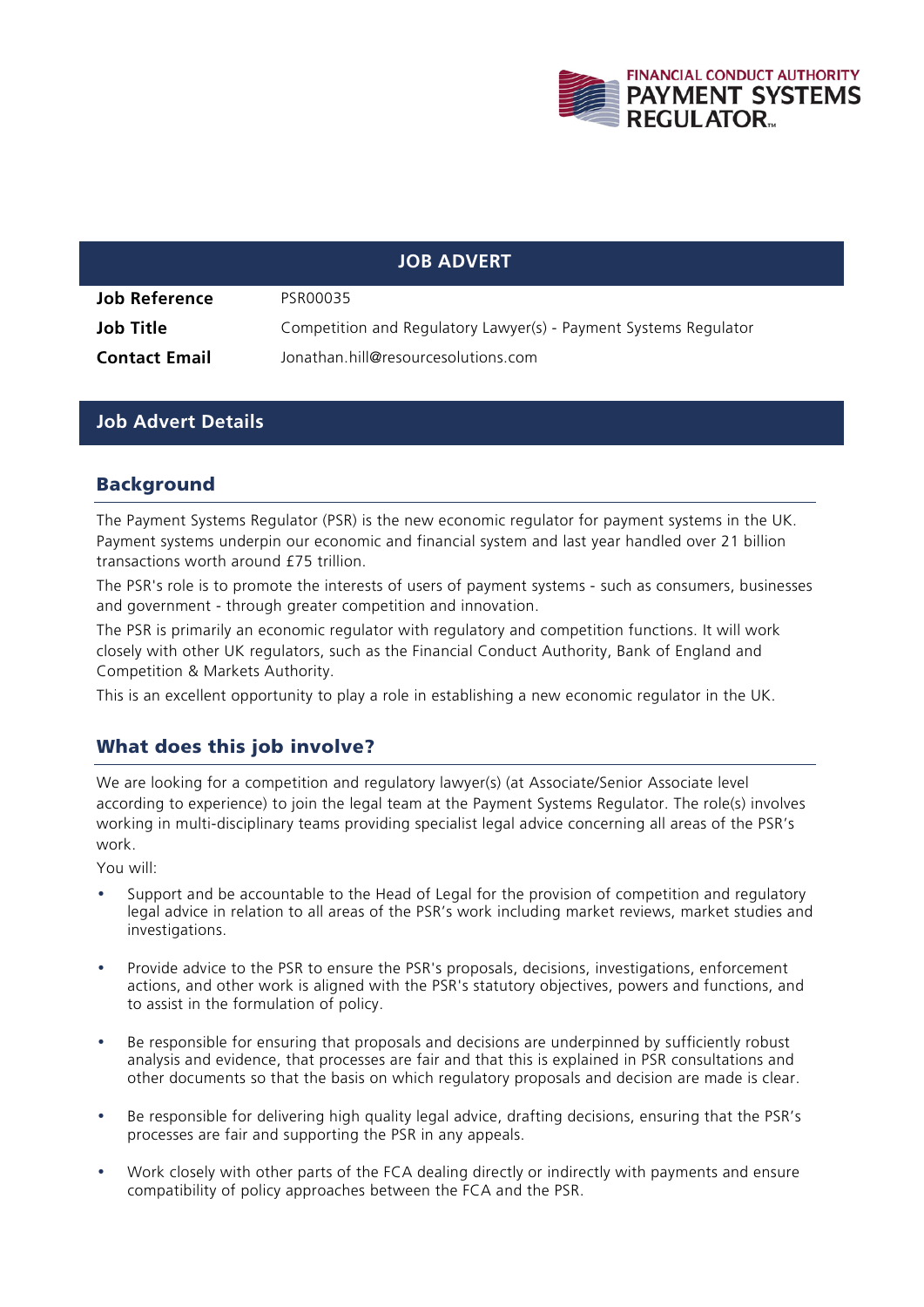- Support and brief, other parts of the FCA by providing guidance on the PSR's functions and powers.
- Maintain key stakeholder relationships, both internal and external (e.g. FCA, HM Treasury, the Bank of England/PRA, Competition & Markets Authority, European Commission, overseas regulators, trade bodies).
- Be a key interface between the PSR and the FCA's general counsel and enforcement divisions.
- Be a key interface between the PSR and both the CMA and the FCA's Competition team for competition work

# Minimum, Essential & Desirable skills

### Minimum

- Significant experience as a lawyer in a competition authority, an economic regulator, a law firm or within a regulated entity.
- Extensive knowledge of competition law and/or regulatory law.
- An understanding of economic regulation and policy in a regulated industry and public law.
- Good drafting skills.

# **Essential**

- Able to identify and exercise judgement in collaboration with a multi-disciplinary team, including economists, lawyers, policy advisors and payments specialists.
- Excellent analytical and problem solving skills to inform robust and practical conclusions and recommendations.
- Strong stakeholder management skills and the ability to build and maintain effective working relationships within the PSR and the FCA and with external stakeholders, at varying levels of seniority.
- Excellent prioritisation skills and able to provide a quality contribution where it is most needed.
- Excellent reporting and communication skills.

# Desirable

- An up-to-date understanding of the regulatory developments in the UK payments landscape and knowledge of the regulatory structure of the Payment Systems Regulator.
- An understanding of European legislation and regulation in payments, including the Payment Services Directive, the proposed second Payment Services Directive, and the EU Interchange Fee Regulation.
- Competition or regulatory litigation experience before the Competition Appeal Tribunal, Court of Appeals, High Court and/or Competition Commission/CMA.
- Experience of working as a competition or regulatory lawyer in an economic regulator or in a regulated entity.